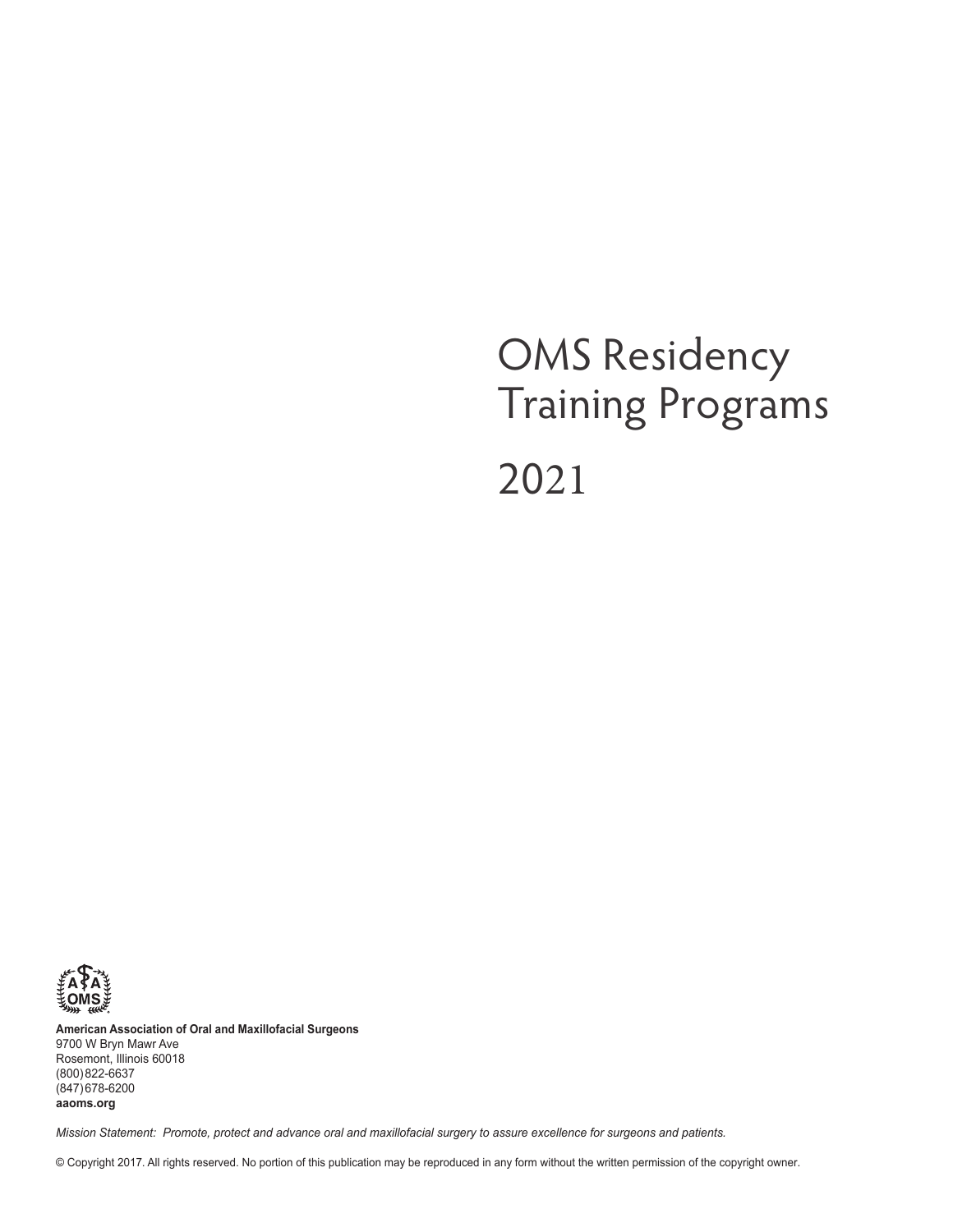# **2021-2022 OMS Program Data**

# **OMS Program Data**

| Number of Accredited OMS Programs:                         | 100 |
|------------------------------------------------------------|-----|
| Number of Single Degree OMS Programs:                      | 54  |
| Number of Dual Degree OMS Programs:                        | 46  |
| Number of Programs to offer single and dual degree tracks: | 3   |
|                                                            |     |

| <b>Number of Hospital Based Programs:</b>  | 45 |
|--------------------------------------------|----|
| Number of Dental School Based Programs:    | 37 |
| Number of Medical School Based Programs:   | 8  |
| <b>Number of Federal Service Programs:</b> | 10 |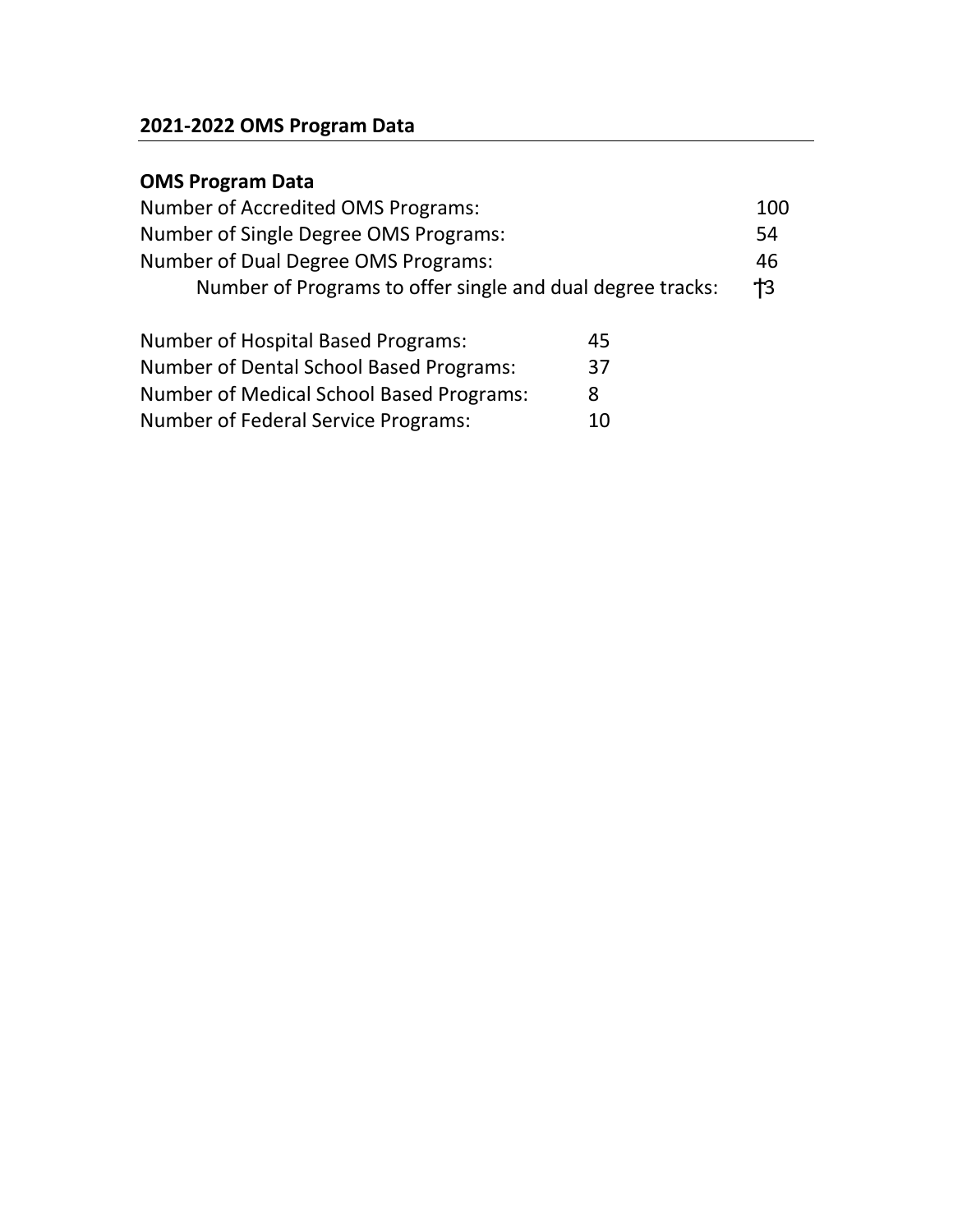| <b>FEDERAL SERVICE</b>                                                                                        | <b>Navy Medic</b><br>Portsmouth          |
|---------------------------------------------------------------------------------------------------------------|------------------------------------------|
| 60th Medical Group/Travis AFB                                                                                 | 620 John Pa                              |
| Dept of OMS<br>60DS SGDDS                                                                                     | Portsmouth,<br>Program: FS               |
| 101 Bodin Circle                                                                                              | (757) 953-27                             |
| Travis AFB, CA 94535-1800                                                                                     | Fax:<br>(757)                            |
| Program: FS000002<br>(707) 423-7085                                                                           | benjamin.p.a                             |
| Fax:<br>(707) 423-7304                                                                                        | www-nmcp.i                               |
| david.y.ahn2.mil@mail.mil>                                                                                    | Program Ty                               |
| https://www.airforcemedicine.af.mil/Organizations/Gradua<br>te-Medical-Education/Residency-Programs/Oral-and- | Annual Oper<br>Chair: Dr M<br>Program Di |
| Maxillofacial-Surgery-Residency-Program/<br>Program Type: Single Degree                                       | San Antoni                               |
| Annual Openings: 3                                                                                            | Surgery Re                               |
| Chair: Dr Jerry L Leonard, -<br>Program Director: Dr. David Ahn                                               | 59 DTS SGI<br>2133 Peppe                 |
| Dwight David Eisenhower Army Medical                                                                          | Lackland AF                              |
| Center/US Army Dental Activity/Ft Gordon                                                                      | Program: FS<br>(210) 292-52              |
| OMS Residency Training Program-DDEAMC<br>Hospital Dental Clinic-Dept of OMS                                   | Fax:<br>(210)                            |
| 1st Floor Bldg 300<br>Fort Gordon, GA 30905-5650                                                              | carl.a.labella                           |
| Program: FS000003                                                                                             | http://www.h<br>ices_and_Pi              |
| (706) 787-5322                                                                                                | Program Ty                               |
| Fax:<br>(706) 787-1907                                                                                        | Annual Oper                              |
| joseph.w.ivory.mil@mail.mil                                                                                   | Chair: Dr C                              |
| www.ddeamc.amedd.army.mil                                                                                     | Program Di                               |
| Program Type: Single Degree                                                                                   | US Army D                                |
| Annual Openings:<br>1<br>Chair: Dr Andrew Jenzer                                                              | Oral & Maxil<br>Reilly Road              |
| Program Director: Dr. Joseph W Ivory, -                                                                       | Fort Bragg,<br>Program: FS               |
| <b>National Capital Consortium</b>                                                                            | (910) 907-72                             |
| Oral and Maxillofacial Surgery Residency Program<br>Walter Reed National Military Medical Ctr                 | Fax:<br>(910)                            |
| 8901 Wisconsin Ave<br>Bethesda, MD 20889                                                                      | james.p.arn                              |
| Program: FS000004                                                                                             | http://www.w                             |
| (301) 295-4339                                                                                                | Program Ty                               |
| Fax:<br>(301) 319-8806                                                                                        | Annual Oper                              |
| leonel.perez10.mil@mail.mil                                                                                   | Chair: Dr Ja<br>Program Di               |
| www.usuhs.mil/gme                                                                                             | US Army D                                |
| Program Type: Single Degree                                                                                   | Oral and Ma                              |
| Annual Openings: 5                                                                                            | 1 Jarrett Wh                             |
| Chair: Dr Jason N Burkes                                                                                      | Tripler/Honc                             |
| Program Director: Dr. Leonel Perez, Jr<br>Naval Medical Center/San Diego-Dental                               | Program: FS<br>(808) 433-93              |
| <b>Department</b>                                                                                             | (808)<br>Fax:                            |
| Dept of OMS<br>34800 Bob Wilson Dr                                                                            | harryjacksor                             |
| Dental Suite 206                                                                                              | www.tamc.a                               |
| San Diego, CA 92134-1206                                                                                      | Program Ty                               |
| Program: FS000001<br>(619) 532-8605                                                                           | <b>Annual Oper</b>                       |
| Fax: (619) 532-5942                                                                                           | Chair: Dr A                              |
| michelle.l.reid8.civ@mail.mil                                                                                 | Program Di                               |
| http://www.med.navy.mil/sites                                                                                 |                                          |
| Program Type: Single Degree                                                                                   |                                          |
| Annual Openings: 2                                                                                            |                                          |
| Program Director: Dr. Eric L Bischoff                                                                         |                                          |
|                                                                                                               |                                          |

# aul Jones Circle VA 23708 Program: FS000007 **Ranglehending Command,**  $\overline{\phantom{a}}$ **Portsmouth VA** 767 953-0846 benjamin.p.archer2.mil@mail.mil med.navv.mil pe: Single Degree hings: 2

lichael M Carson irector: Dr. Benjamin P Archer

## **San Antonio Military Oral and Maxillofacial**

DTO <sub>P</sub>rrell St **B. TX 78234** Program: FS000006 **Surgery Residency**

215 292-7879

a.mil@mail.mil

http://www.health.mil/About\_MHS/Organizations/MHS\_Off www.wbamc.amedd.army.mil.Residency rograms/SAMHS.aspx

pe: Single Degree

hings: 5 Christopher D Jenkins irector: Dr. Carl A Labella, III

#### **<u>Ental Activity/Ft. Bragg</u>**

**Iofacial Surgery Clinic** Bldg 4-2817 NC 28310 Program: FS000010 208

Fax: (910) 907-8723 old18.mil@mail.mil

vamc.amedd.army.mil/

pe: Single Degree

hings: 2 ames P Arnold irector: Dr. James P Arnold

#### **Paral Activity/Tripler**

xillofacial Surgery Training Program ite Rd blulu, HI 96859-5000 Program: FS000009 396 433-1702 ndds@gmail.com

amedd.army.mil pe: Single Degree

hinas: 1

ndrew Wargo irector: Dr. Harrry J Jackson

#### **US Army Dental Activity-Joint Base Lewis-McChord/Madigan Army Medical Center**

ATTN: MCDS-NIH 9040A Fitzsimmons Dr Tacoma, WA 98431 Program: FS000008 (253) 968-0367

Fax: (253) 968-3570

marc.m.serra.mil@mail.mil

www.mamc.amedd.army.mil/mamc/mamcexthome.htm

Program Type: Single Degree

Annual Openings: 2 Chair: Dr Marc M Serra, - Program Director: Dr. Marc M Serra, -

# **WBAMC/USA DENTAC**

5005 N Piedras St 2nd Floor Room 2112 El Paso, TX 79920-5001 Program: FS000005

(915) 742-3570

Fax: (915) 742-4885

ronald.e.prenzel.mil@mail.mil

Program Type: Single Degree

Annual Openings: 1 Program Director: Dr. Ronald E Prenzel

# **ALABAMA**

**University of Alabama School of Dentistry at UAB**

School of Dentistry - Dept of OMS 1919 7th Ave S SDB 419

Birmingham, AL 35294-0007

Program: OMS01011 (205) 934-5334

Fax: (205) 934-5334

krugelk@uab.edu

http://www.dental.uab.edu

Program Type: Dual Degree

Annual Openings: 4 Chair: Dr Patrick J Louis Program Director: Dr. Kathlyn K Powell, -

# **ARIZONA**

#### **University of Arizona College of Medicine-Phoenix**

Oral and Maxillofacial Surgical Residency 1441 N 12th St 3rd Fl Phoenix, AZ 85006 Program: OMS90008 (602) 521-5977

Fax: (602) 521-5904

lori.warren@bannerhealth.com

http://www.phoenixmed.arizona.edu

Program Type: Single Degree

Annual Openings: 2

Chair: Dr Karel A deLeeuw Program Director: Dr. John M Gillis, -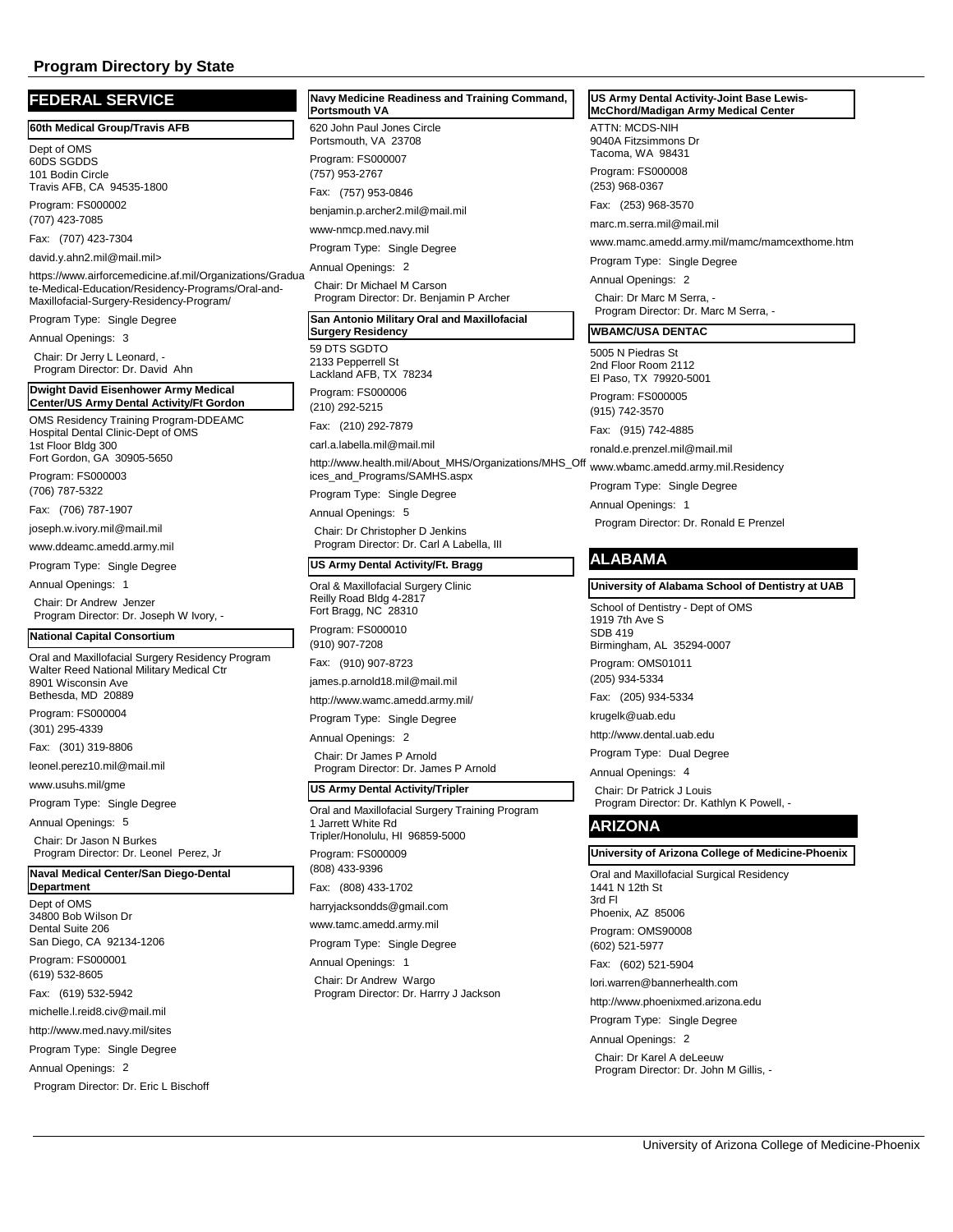# **CALIFORNIA**

**Alameda Health System/Highland General Hospital**

Dept of OMS 1411 E 31st St Oakland, CA 94602

Program: OMS01631 (510) 437-4101

Fax: (510) 535-7761

agovind@alamedahealthsystem.org

http://www.highlandahs.org/healthprofessionals/residencies-and-fellowships/

Program Type: Single Degree

Annual Openings: 3 Chair: Dr Payam - Afzali, - Program Director: Dr. Akshay - Govind, -

#### **Harbor - UCLA Medical Center/Dental**

Dept of Surgery Division of OMFS 1000 West Carson St Box 25 Torrance, CA 90509 Program: OMS01621 (424) 308-4263 Fax: (310) 533-2210 ecrum@dhs.lacounty.gov http://www.harbor-ucla.org/surgery/education/omfs/ Program Type: Single Degree Annual Openings: 2

Program Director: Dr. Eric R Crum, -

# **Herman Ostrow School of Dentistry of USC**

Dept of OMS University Park M-0641 925 W 34th St Room 149 Los Angeles, CA 90089-0641 Program: OMS01041 (323) 409-5015 Fax: (323) 441-8134

ncho@usc.edu

http://www.usc.edu/hsc/dental

Program Type: Dual Degree

Annual Openings: 3

Chair: Dr Mark Urata Program Director: Dr. Nam S Cho

**Loma Linda University School of Dentistry**

OMS Residency Program 11092 Anderson St Room 3306 Loma Linda, CA 92350 Program: OMS01021 (909) 558-4671 Fax: (909) 558-0285 jthakker@llu.edu http://www.llu.edu/llu/dentistry Program Type: Dual Degree Annual Openings: 3 Chair: Dr Alan S Herford Program Director: Dr. Jayini S Thakker School of Dentistry - Section of OMS 10833 Le Conte Ave Los Angeles, CA 90095-1668 Program: OMS01031 **Dentistry** (310) 825-3685 Fax: (310) 825-7232 efreymiller@dentistry.ucla.edu www.dentistry.ucla.edu Program Type: Dual Degree Annual Openings: 2 Chair: Dr Earl G Freymiller Program Director: Dr. Earl G Freymiller Dept of OMS 533 Parnassus Ave **University of California at San Francisco School of Dentistry**

**University of California at Los Angeles School of** 

Room UB10 San Francisco, CA 94143-0440 Program: OMS01051 (415) 476-8226 Fax: (415) 476-6305 sohail.saghezchi@ucsf.edu http://dentistry.ucsf.edu/ Program Type: Dual Degree Annual Openings: 4 Program Director: Dr. Sohail - Saghezchi, -

#### **University of California San Francisco-Fresno**

OMFS 155 N. Fresno St Fresno, CA 93701- Program: OMS01591 (559) 459-4182 Fax: (559) 499-6411 omfs@fresno.ucsf.edu www.fresno.ucsf.edu/omfs

Program Type: Single Degree

Annual Openings: 4 Chair: Dr Robert S Julian, III Program Director: Dr. Brian M Woo

# **COLORADO**

#### **Denver Health Medical Center**

Dept of OMS 301 W 6th Ave Denver, CO 80204 Program: OMS01651 (303) 602-8236 Fax: (303) 602-8247 mark.glasgow@dhha.org http://www.denverhealth.org/for-professionals/clinicalspecialties/dental-and-oral-care/ Program Type: Single Degree Annual Openings: 2 Program Director: Dr. Mark J Glasgow

# **CONNECTICUT**

**University of Connecticut School of Dental Medicine**

Division of OMS, School of Dental Medicine 263 Farmington Ave OMES MC 1720 Farmington, CT 06030-1720

Program: OMS01081 (860) 679-3004

Fax: (860) 679-1702

dshafer@NSO.UCHC.edu

http://dentalmedicine.uconn.edu

Program Type: Dual Degree

Annual Openings: 3 Chair: Dr David M Shafer Program Director: Dr. David M Shafer

**Yale-New Haven Hospital Department of Dentistry**

Dept of Dentistry Section of OMS 1450 Chapel St

New Haven, CT 06511 Program: OMS01661

(203) 688-2397

Fax: (203) 688-3293

clara.quiles@ynhh.org

https://www.ynhh.org/medical-professionals/gme/ourprograms/oral-maxillofacial-surgery.aspx

Program Type: Single Degree

Annual Openings: 2

Chair: Dr Derek M Steinbacher Program Director: Dr. Michael P Johnson

# **DISTRICT OF COLUMBIA**

# **Howard University College of Dentistry**

Dept of Dentistry 4C-46 2041 Georgia Ave NW Washington, DC 20060

Program: OMS01101 (202) 865-1361

Fax: (202) 865-3323

dana.jackson@howard.edu

http://healthsciences.howard.edu/education/colleges/denti stry

Program Type: Single Degree

Annual Openings: 3

Chair: Dr Dana C Jackson Program Director: Dr. Dana C Jackson

#### **MedStar Washington Hospital Center**

Dept of OMS 110 Irving St NW GA 144 Washington, DC 20010-2975 Program: OMS01671 (202) 877-5380 Fax: (202) 877-5381 oralmaxsurgery@medstar.net

www.medstarhealth.org/education

Program Type: Single Degree

Annual Openings: 3

Chair: Dr George Obeid Program Director: Dr. Ravi Agarwal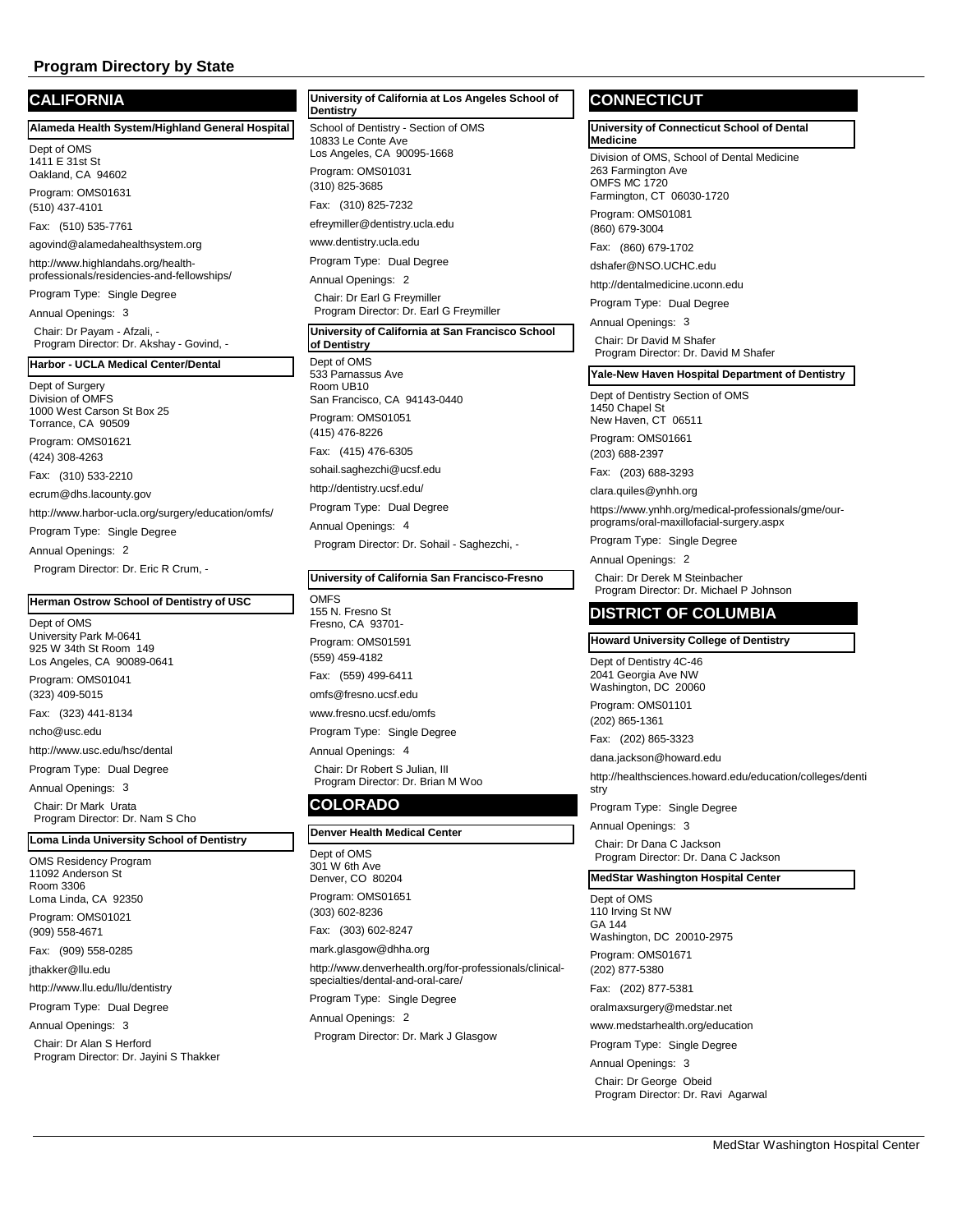# **DELAWARE**

**Christiana Care Health System**

Dept of OMS and Hospital Dentistry 501 W 14th St Room 2W02 PO Box 1668 Wilmington, DE 19899-1668 Program: OMS01681

Fax: (302) 320-6822

(302) 320-6458

oms.residency@christianacare.org

www.christianacare.org

Program Type: Single Degree

Annual Openings: 2 Chair: Dr Daniel J Meara

Program Director: Dr. Barry C Boyd

# **FLORIDA**

College of Dental Medicine 3200 S University Ave Fort Lauderdale, FL 33328 Program: OMS01112 **Nova Southeastern University/Broward General Medical Center** (954) 262-1680 Fax: (954) 355-5490

smcclure@nova.edu

http://dental.nova.edu/oralsurgery/index.html

Program Type: Single Degree

Annual Openings: 3

Chair: Dr Steven I Kaltman Program Director: Dr. Shawn A McClure

#### **University of Florida at Jacksonville-SHANDS**

653-1 West Eighth St Jacksonville, FL 32209 Program: OMS90002 (904) 244-3689

Fax: (904) 244-3218

Salam.Salman@jax.ufl.edu

http://www.hscj.ufl.edu/omfs

Program Type: Dual Degree

Annual Openings: 3

Chair: Dr Tirbod T Fattahi Program Director: Dr. Salam O Salman

#### **University of Florida College of Dentistry**

Dept of OMS, College of Dentistry 1395 Center Drive D7-6 Box 100416 Gainesville, FL 32610-0416

Program: OMS01111 (352) 273-6750

Fax: (352) 392-7609

pcarpenter@dental.ufl.edu

http://www.dental.ufl.edu

Program Type: Dual Degree

Annual Openings: 3

Chair: Dr John H Hardeman Program Director: Dr. Danielle L. Freburg-Hoffmeister

# **University of Miami/Jackson Memorial Hospital**

Division of Oral and Maxillofacial Surgery 1611 NW 12th Ave Room 234 Miami, FL 33136-1094 Program: OMS01701 (305) 585-5326

Fax: (605) 585-8372 ysawatari@med.miami.edu

http://www.jhsmiami.org

Program Type: Single Degree

Annual Openings: 4 Chair: Dr Robert E Marx Program Director: Dr. Yoh Sawatari

# **GEORGIA**

# **Emory University School of Medicine**

School of Medicine - Division of OMS 1365-B Clifton Rd Suite 2300-B Atlanta, GA 30322 Program: OMS01121

(404) 778-4555

Fax: (404) 778-5879

tracey.hollingshed@emory.edu

www.surgery.emory.edu/training/omfs-residency.html

Program Type: Dual Degree

Annual Openings: 4 Chair: Dr Gary F Bouloux Program Director: Dr. Steven M Roser

#### **The Dental College of Georgia at Augusta University**

1430 John Wesley Gilbert Dr

GC-1056

Augusta, GA 30912-1270

Program: OMS01131 (706) 721-2411

Fax: (706) 721-3511

crthomas@agusta.edu

http://www.augusta.edu/dentalmedicine/academics/adved /oralmax

Program Type: Single Degree

Annual Openings: 2

Chair: Dr Mark R Stevens Program Director: Dr. Jeffrey N James, -

# **IOWA**

#### **University of Iowa College of Dentistry**

Division of Oral & Maxillofacial Surgery Hospital Dentistry Institute 200 Hawkins Dr Iowa City, IA 52242 Program: OMS01191

(319) 356-7339

Fax: (319) 353-6923

omfsapplicants@healthcare.uiowa.edu

http://www.dentistry.uiowa.edu

Program Type: Single Degree

Annual Openings: 3

Chair: Dr Kirk L Fridrich Program Director: Dr. Steven L Fletcher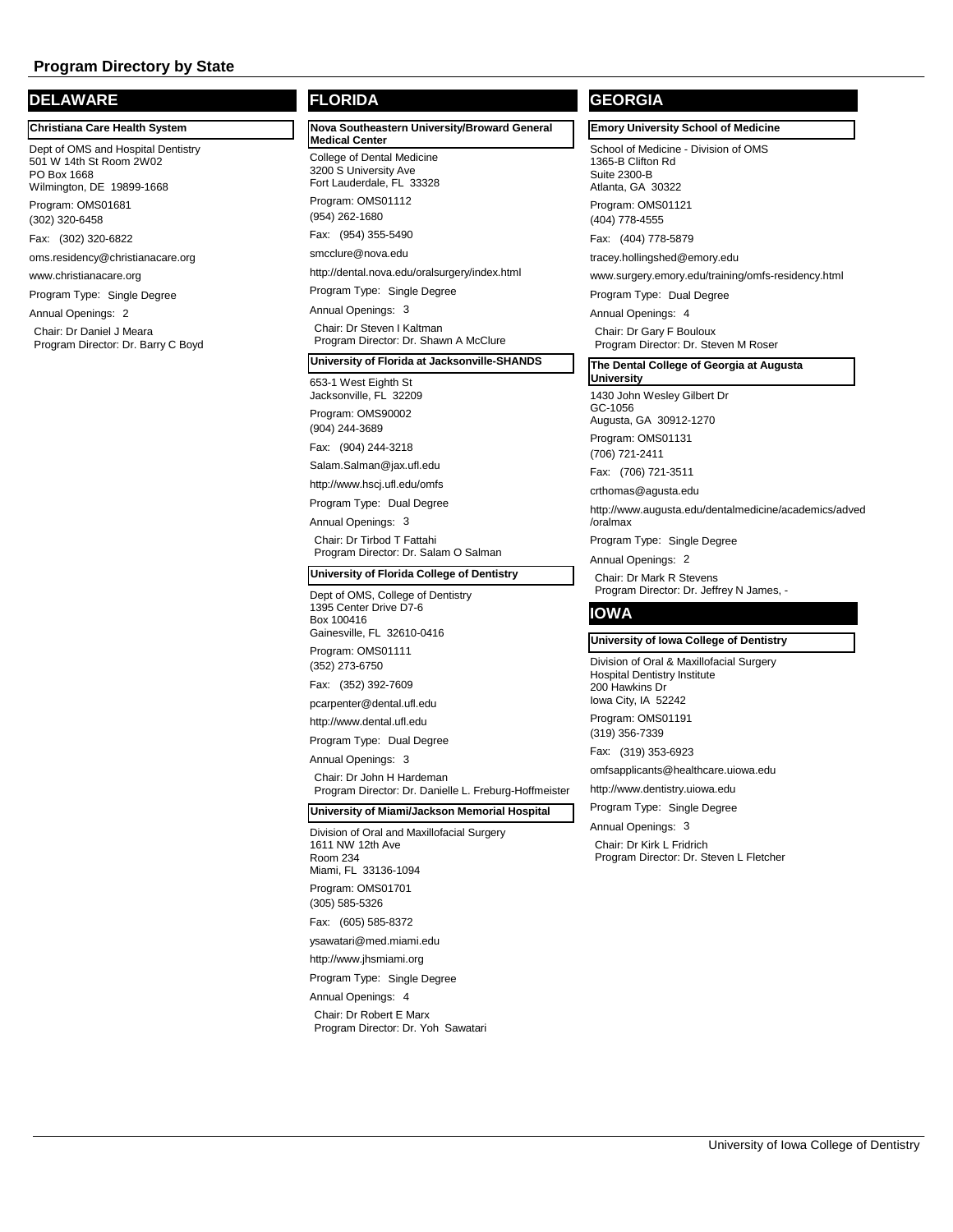# **ILLINOIS**

Dept of OMS 602 W University Ave Urbana, IL 61801 **Carle Foundation Hospital**

Program: OMS01741 (217) 902-6637

Fax: (217) 902-7750

Ashley.manlove@carle.com

www.carle.com/omfsresidency

Program Type: Single Degree

Annual Openings: 2

Chair: Dr Jonathan S Bailey Program Director: Dr. Ashley E Manlove

# **Cook County Hospital/John H. Stroger, Jr.**

Dept of OMS 1900 W Polk St Suite 611 Chicago, IL 60612 Program: OMS01061 (312) 864-0378 Fax: (312) 864-9762 moeqaisi@gmail.com http://www.cookcountyomfs.com/ Program Type: Single Degree Annual Openings: 2 Chair: Dr Henry C Fung

Program Director: Dr. Mohammed K Qaisi, -

# **Loyola University Medical Center**

Dept of OMS 2160 S First Ave 61530 Maywood, IL 60153 Program: OMS01171 (708) 216-4960 Fax: (708) 216-5560 smacleod@lumc.edu https://www.loyolamedicine.org/gme/oral-andmaxillofacial-surgery-residency Program Type: Single Degree

Annual Openings: 2

Program Director: Dr. Stephen P MacLeod

**University of Illinois at Chicago College of Dentistry**

Department of Oral and Maxillofacial Surgery 801 S Paulina St Room 110 Chicago, IL 60612-7211 Program: OMS01151 (312) 996-1052 Fax: (312) 996-5987 mmiloro@uic.edu https://dentistry.uic.edu/academic-departments/oral-andmaxillofacial-surgery-department Program Type: Dual Degree Annual Openings: 3

Chair: Dr Michael Miloro

Program Director: Dr. Michael D Han

# **INDIANA**

**Indiana University School of Dentistry**

Department of Oral Surgery and Hospital Dentistry 550 N University Blvd UH3145 Indianapolis, IN 46202-5185 Program: OMS01181

(317) 274-5315 Fax: (317) 278-2243

desmbrow@iu.edu

http://www.Dentistry.iu.edu

Program Type: Single Degree

Annual Openings: 3 Chair: Dr Waldemar D Polido Program Director: Dr. Bruce B Horswell

# **KENTUCKY**

# Dept of OMS 800 Rose St D-508 Lexington, KY 40536-0297 Program: OMS01201 **University of Kentucky College of Dentistry**  (859) 257-2002 Fax: (859) 323-5858 vansick@email.uky.edu http://www.dentistry.uky.edu Program Type: Dual Degree Annual Openings: 3

Program Director: Dr. Joseph E Van Sickels

#### **University of Louisville School of Dentistry**

Department of Oral and Maxillofacial Surgery School of Dentistry, Room 148 Louisville, KY 40292 Program: OMS01211 (502) 852-5083 Fax: (502) 852-5988 robert.flint@louisville.edu louisville.edu/dentistry/residency/oralsurgery Program Type: Dual Degree Annual Openings: 2 Chair: Dr George M Kushner Program Director: Dr. Robert L Flint

# **LOUISIANA**

**Louisiana State University School of Dentistry**

Dept of OMS 1100 Florida Ave Box 220 New Orleans, LA 70119-2714

Program: OMS01221 (504) 941-8212

Fax: (504) 941-8197

jhelge@lsuhsc.edu

www.lsusd.lsuhsc.edu

Program Type: Dual Degree

Annual Openings: 5 Chair: Dr Robert M Laughlin Program Director: Dr. Dale J Misiek

**Louisiana State University School of Medicine**

#### 1501 Kings Highway

Room 530 Shreveport, LA 71103 Program: OMS01222

(318) 675-6036

Fax: (318) 675-8218

lgaydo@lsuhsc.edu

http://www.lsuhscshreveport.edu/departments/ClinicalDep artments/OralandMaxillofacial/index

Program Type: Dual Degree

Annual Openings: 4

Chair: Dr G E Ghali Program Director: Dr. Stavan Patel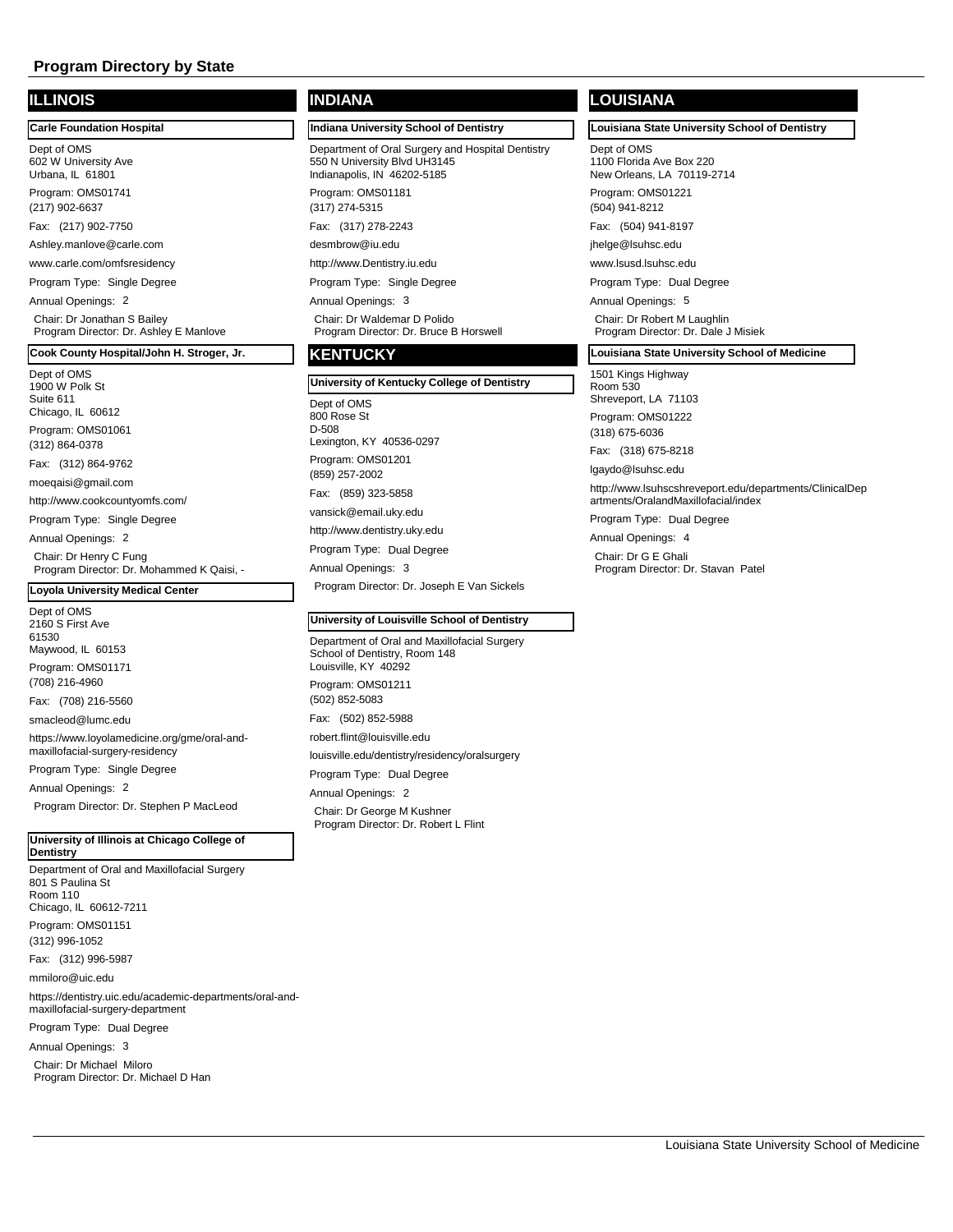# **MASSACHUSETTS**

| <b>Boston University Goldman School of Dental</b>                    | Ascensi                                        |
|----------------------------------------------------------------------|------------------------------------------------|
| <b>Medicine</b><br>635 Albany St<br>Suite G446<br>Boston, MA 02118   | Dept of C<br>Warren C<br>11800 12<br>Warren, I |
| Program: OMS01241<br>(617) 414-7558                                  | Program:<br>(313) 499                          |
| Fax: (617) 358-5761                                                  | Fax: (31                                       |
| Rdinno@bu.edu                                                        | jennifer.lu                                    |
| http://www.bu.edu/dental/academics/departments/omfs/                 | www.am                                         |
| Program Type: Dual Degree                                            | Program                                        |
| Annual Openings: 4                                                   | Annual C                                       |
| Chair: Dr Pushkar Mehra<br>Program Director: Dr. Richard D'Innocenzo | Chair: D<br>Program                            |
| <b>Massachusetts General Hospital</b>                                | <b>Detroit F</b>                               |

Dept of OMS 55 Fruit St Warren 1201 Boston, MA 02114 Program: OMS01751 (617) 726-8222 Fax: (617) 726-2814 rjtannyhill@mgh.harvard.edu http://www.massgeneral.org/omfs/educaton Program Type: Dual Degree Annual Openings: 3 Program Director: Dr. Richard John Tannyhill, III

#### **Tufts University School of Dental Medicine**

1 Kneeland St Boston, MA 02111 Program: OMS01261 (617) 636-6515 Fax: (617) 636-6809 Maria.Papageorge@Tufts.edu http://www.tufts.edu/dental Program Type: Single Degree Annual Openings: 2 Chair: Dr Maria B Papageorge

Program Director: Dr. Constantinos Laskarides **MARYLAND**

#### **University of Maryland School of Dentistry**

Dept of OMS 650 W Baltimore St Room 1218 Baltimore, MD 21201 Program: OMS01231 (410) 706-7060 Fax: (410) 706-0891 ddyalram@umaryland.edu http://www.dental.umaryland.edu Program Type: Dual Degree Annual Openings: 3 Chair: Dr Robert A Ord

Program Director: Dr. Donita V Dyalram

# **MICHIGAN**

**Ascension Macomb-Oakland Hospital**

**DMFS Ascension Macomb-Oakland Hospital** Campus Mile Rd MI 48093 Program: OMS01781 3-4962 13) 499-4953 ucci@ascension.org omfs.com Type: Dual Degree benings: 3 **I**r William S Bloom n Director: Dr. Carlos A Ramirez

#### **Receiving Hospital**

Dept of OMS 4201 St Antoine St Detroit, MI 48201 Program: OMS01771 (313) 745-4622 Fax: (313) 993-0079 twilson2@dmc.org www.drhuhc.org Program Type: Dual Degree (DDS, MD, DMD) Annual Openings: 2 Program Director: Dr. Joseph M Hildebrand

#### **University of Michigan Health Systems**

Dept of OMS 1515 E Hospital Dr SPC 5222 Towsley Center G-1218 Ann Arbor, MI 48109-1078 Program: OMS01271 (734) 232-6048 Fax: (734) 936-5941

jusmoe@med.umich.edu

https://medicine.umich.edu/dept/surgery/surgicalspecialties/oral-maxillofacial-surgery-hospital-dentistry/

Program Type: Dual Degree

Annual Openings: 3 Chair: Dr Brent B Ward Program Director: Dr. Justine Moe

# **MINNESOTA**

**Mayo Clinic School of Graduate Medical Education**

200 First St SW Rochester, MN 55905

Program: OMS01811 (507) 284-4531

Fax: (507) 293-1678

omsresidency@mayo.edu

https://college.mayo.edu/academics/residencies-andfellowships/oral-and-maxillofacialsurgeryresidency-md-oms-minnesota/

Program Type: Dual Degree

Annual Openings: 2

Chair: Dr Kevin Arce Program Director: Dr. Jonathan Fillmore

#### **University of Minnesota School of Dentistry**

Division of Oral and Maxillofacial Surgery 515 Delaware St SE 7-174 Moos Tower Minneapolis, MN 55455-0329

Program: OMS01291

(612) 626-7232

Fax: (612) 624-2669

gera0089@umn.edu

www.dentistry.umn.edu/degrees-program/advancededucation-program/oral-maxillofacial-surgery

Program Type: Single Degree

Annual Openings: 4

Chair: Dr Robert A Nadeau Program Director: Dr. Robert A Nadeau

#### **MISSOURI**

#### **University of Missouri-Kansas City School of Dentistry**

Advance Education in Oral and Maxillofacial Surg Truman Medical Ctr University Health 2101 Charlotte St. Suite 310 Kansas City, MO 64108

Program: OMS01311 (816) 404-4356

Fax: (816) 404-4359

RSVP to join AAOMS for Virtual OMS Residency Fair

http://www.umkc.edu/dentistry

Program Type: Dual Degree

Annual Openings: 3

Chair: Dr Brett L Ferguson Program Director: Dr. Thaer Daifallah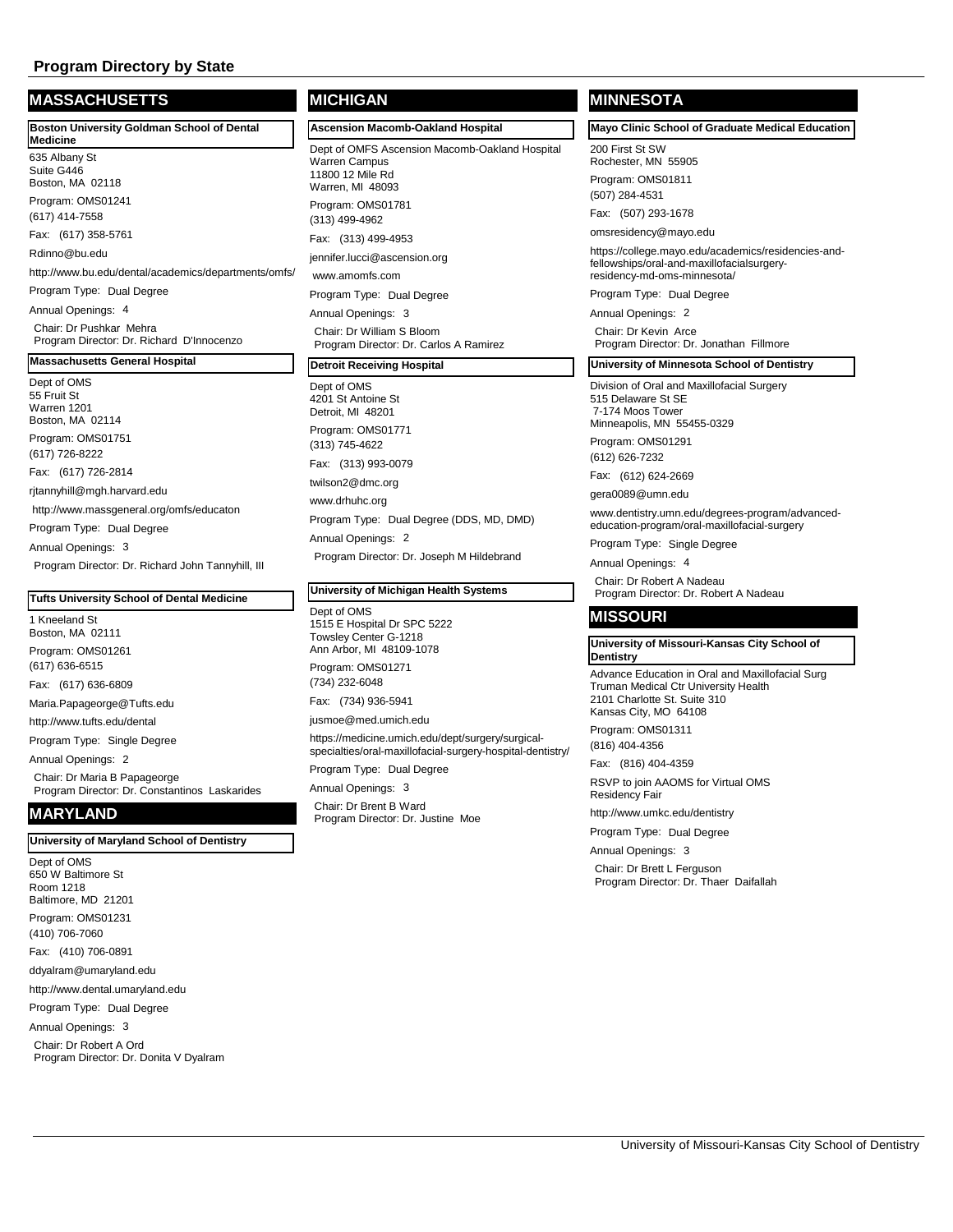| <b>MISSISSIPPI</b>                                                                    | <b>NEW JERSEY</b>                                                                                 | <b>NEW YORK</b>                                                    |  |
|---------------------------------------------------------------------------------------|---------------------------------------------------------------------------------------------------|--------------------------------------------------------------------|--|
| University of Mississippi School of Dentistry                                         | <b>Rutgers School of Dental Medicine</b>                                                          | <b>Brookdale Hospital Med</b>                                      |  |
| Department of Oral-Maxillofacial Surgery<br>2500 N State St<br>Jackson, MS 39216-4505 | 110 Bergen St<br>Room B-854<br>Newark, NJ 07103                                                   | Department of Dental Me<br>1 Brookdale Plaza<br>Brooklyn, NY 11212 |  |
| Program: OMS90006<br>(601) 984-6090                                                   | Program: OMS01351<br>(973) 972-3126                                                               | Program: OMS01071<br>(718) 240-6552                                |  |
| Fax: (601) 984-4949                                                                   | Fax: (973) 972-7322                                                                               | Fax: (718) 240-6069                                                |  |
| rchandran@umc.edu                                                                     | ziccarvb@sdm.rutgers.edu                                                                          | amarks@bhmcny.org                                                  |  |
| https://umc.edu/sod/Departments/Oral-Maxillofacial-                                   | http://sdm.rutgers.edu/                                                                           | https://www.brookdalehos                                           |  |
| Surgery-and-Pathology/Oral-Maxillofacial-Surgery-and-<br>Pathology.html               | Program Type: Dual Degree                                                                         | Program Type: Single De                                            |  |
| Program Type: Single Degree                                                           | Annual Openings: 3                                                                                | Annual Openings: 2                                                 |  |
| Annual Openings: 2                                                                    | Chair: Dr Vincent B Ziccardi<br>Program Director: Dr. Vincent B Ziccardi                          | Program Director: Dr. Ar                                           |  |
| Chair: Dr Ravi Chandran<br>Program Director: Dr. Ravi Chandran                        | St. Joseph's University Medical Center-Dental<br>Department                                       | <b>Harlem Hospital Center</b>                                      |  |
| <b>NORTH CAROLINA</b>                                                                 | 703 Main St<br>Paterson, NJ 07503                                                                 | Dept of OMS<br>506 Lenox Ave-Samuel L<br>Mezzanine FL Room M-1     |  |
| University of North Carolina at Chapel Hill School<br>of Dentistry                    | Program: OMS02181<br>(973) 754-2050                                                               | New York, NY 10037<br>Program: OMS01931                            |  |
| Dept of OMS<br>149 Brauer Hall                                                        | Fax: (973) 754-2633                                                                               | (212) 939-2883                                                     |  |
| Campus Box 7450                                                                       | ephrosh@sjhmc.org                                                                                 | Fax: (212) 939-2885                                                |  |
| Chapel Hill, NC 27599-7450<br>Program: OMS01391                                       | https://www.stjosephshealth.org/education/item//1481-<br>oral-and-maxillofacial-surgery-residency | kingja@nychhc.org<br>www.ci.nyc.ny.us/html/hh                      |  |
| (919) 537-3944                                                                        | Program Type: Single Degree                                                                       | Program Type: Single De                                            |  |
| Fax: (919) 534-3407                                                                   | Annual Openings: 2                                                                                | Annual Openings: 1                                                 |  |
| Elda Fisher@unc.edu<br>http://www.dent.unc.edu                                        | Chair: Dr Hillel D Ephros<br>Program Director: Dr. Hillel D Ephros                                | Chair: Dr James R King<br>Program Director: Dr. Ja                 |  |

Program Type: Dual Degree

Annual Openings: 3

Chair: Dr George Blakey, III Program Director: Dr. Elda L Fisher, -

# **NEBRASKA**

**University of Nebraska-College of Medicine**

Division of Oral and Maxillofacial Surgery 984125 Nebraska Medical Center Omaha, NE 68198-4125 Program: OMS01331 (402) 559-6445 Fax: (402) 559-4920

pctolliv@unmc.edu

https://www.unmc.edu/surgery/dicisions/orlmax/

Program Type: Dual Degree

Annual Openings: 2 Chair: Dr Valmont P Desa Program Director: Dr. Valmont P Desa

# **Brookdale Hospital Medical Center**

dicine & OMS

spital.org/dental-residency.html

egree

ndrew P Marks

## **Department of Dentistry**

. Kountz Pavilion<br>102 Mezzanine FL Room M-102

c/html/facilities/harlem.shtml

earee

Program Director: Dr. James R King

#### **Kings County Hospital Downstate Medical Center**

451 Clarkson Ave E Blg Brooklyn, NY 11203

Program: OMS01881

(718) 245-2299

Fax: (718) 245-3577

yuriy.yusupov@nychhc.org

www.ci.nyc.ny.us/html/hhc/html/kings.html

Program Type: Dual Degree

Annual Openings: 3 Program Director: Dr. Yuriy Yusupov

#### **Lincoln Medical & Mental Health Center**

Dept of OMS 234 E 149th St Bronx, NY 10451 Program: OMS01871 (718) 579-5692

Fax: (718) 579-4781

Olga.santos@nychhc.org http://lincolnomfs.org/rawle\_philbert- \_president\_medical\_staff Program Type: Single Degree

Annual Openings: 1 Program Director: Dr. Robert Pellecchia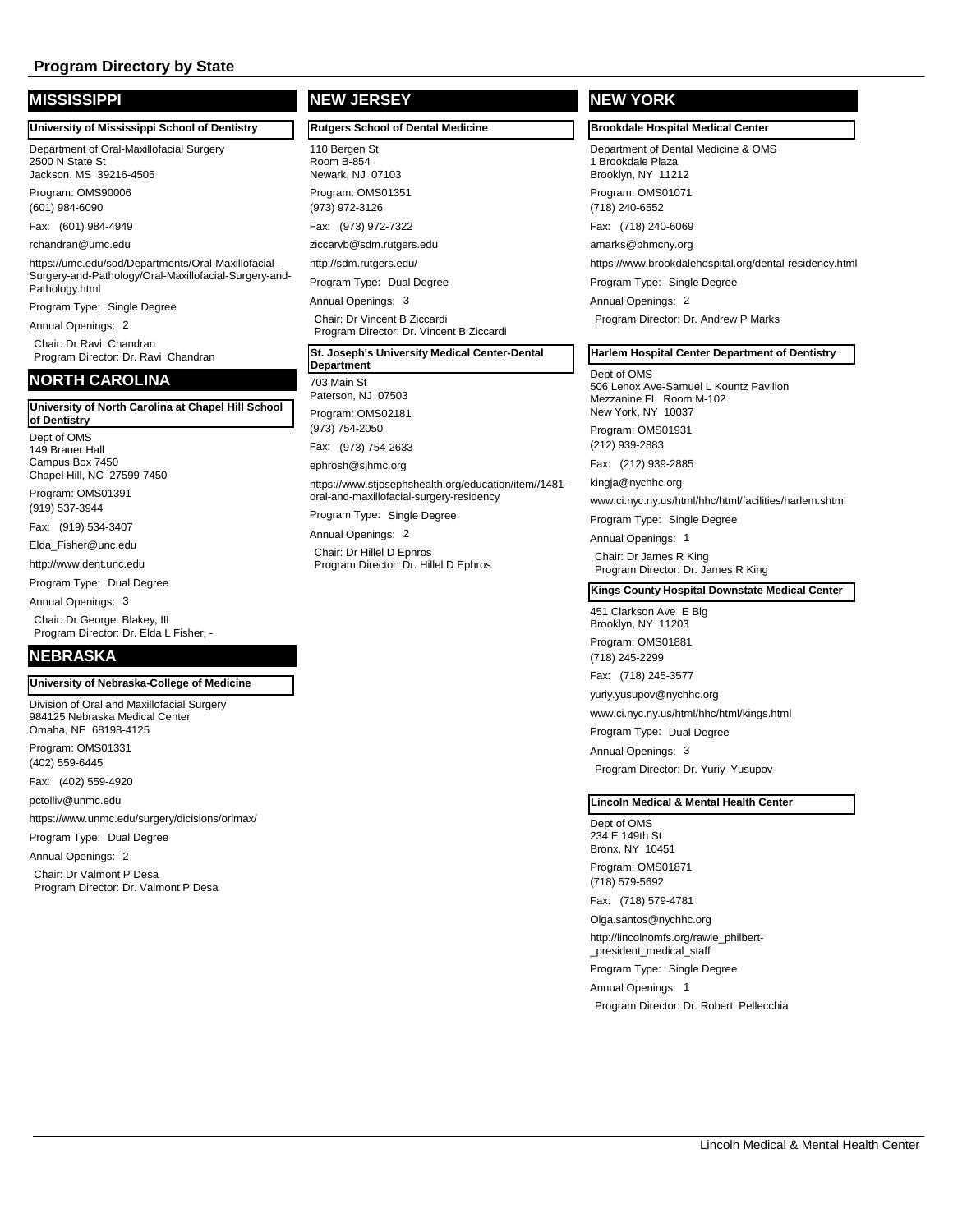#### **Montefiore Medical Center - Dental Dept**

Dept of Dentistry 111 East 210th St Bronx, NY 10467

Program: OMS02191 (718) 920-5993

Fax: (718) 515-5419

jbastida@montefiore.org

www.montefioredental.com

Program Type: Single Degree

Annual Openings: 5

Chair: Dr Richard A Kraut Program Director: Dr. Jairo A Bastidas

#### **Mount Sinai BI / Jacobi / Albert Einstein College of Med**

10 Union Square East Suite 5B New York, NY 10003

Program: OMS90007 (212) 844-8775

Fax: (212) 844-6975

Mariam.Ajose@mountsinai.org

https://icahn.mssm.edu/education/residenciesfellowships/list/oral-and-maxillofacial-surgery-omfsresidency

Program Type: Dual Degree

Annual Openings: 2

Program Director: Dr. Daniel Buchbinder

#### **Nassau University Medical Center**

Dept of OMS 2201 Hempstead Turnpike East Meadow, NY 11554-5400 Program: OMS01911 (516) 572-8804 Fax: (516) 572-5379 jcarney@numc.edu www.numc.edu Program Type: Single Degree Annual Openings: 1 Program Director: Dr. Victor L Nannini

# **New York Medical College**

Dept of Dental Medicine OMS Section 40 Sunshine Collage Rd Skyline 2N-B14 Valhalla, NY 10595 Program: OMS01941 (914) 594-2123 Fax: (614) 594-2091 sholman@nymc.edu www.nymc.edu Program Type: Single Degree Annual Openings: 2 Program Director: Dr. David Greenman

#### **New York Presbyterian Hospital**

Columbia Presbyterian/Dept of OMS 630 W 168th St HP-8 868 New York, NY 10032 Program: OMS01371 (212) 305-7626 Fax: (212) 305-9017

ak2045@columbia.edu

www.dental.columbia.edu/education/postdoctoral-andresidency-programs/orla-and-macillofacial-surgerymdresidency

Program Type: Dual Degree

Annual Openings: 2

Chair: Dr Sidney B Eisig Program Director: Dr. Alia Koch

#### Division of Dentistry-OMS **New York Presbyterian Hospital / Weill Cornell Medicine**

525 E 68 St F2132 New York, NY 10065 Program: OMS01961 (212) 746-5175

Fax: (212) 746-8400

gsr9001@med.cornell.edu https://surgery.weil.cornell.edu/education-andtraining/residency-programs/oral-and-maxillofacial-

surgery-residency Program Type: Single Degree

Annual Openings: 2

Chair: Dr David A Behrman Program Director: Dr. Gwendolyn S Reeve

#### **New York University College of Dentistry**

Advanced Education Program in OMFS College of Dentistry 345 East 24 St Suite 3W New York, NY 10010 Program: OMS00138 (212) 562-3222 Fax: (212) 562-2802 vk1@nyu.edu http://www.nyu.edu/dental/ Program Type: Dual Degree

Annual Openings: 3 Chair: Dr Robert S Glickman Program Director: Dr. Vasiliki Karlis

# **NYC Health + Hospitals/Woodhull**

Dept of Dentistry/OMS 760 Broadway Brooklyn, NY 11206 Program: OMS01901 (718) 963-8381 Fax: (718) 630-3244 eicddsoms@yahoo.com www.ci.nyc.ny.us/html/hhc/html/woodhull.html Program Type: Single Degree Annual Openings: 2 Program Director: Dr. Earl I Clarkson

#### **The Brooklyn Hospital Center**

121 Dekalb Ave Box 187 Brooklyn, NY 11201 Program: OMS01992 (718) 250-8258

Fax: (718) 250-6431

hdymdds@yahoo.com

http://tbh.org/medical-education/dentistryoral-max-surgery

Program Type: Single Degree

Annual Openings: 3

Chair: Dr Harry Dym Program Director: Dr. Harry Dym

#### **University of Buffalo School of Dental Medicine**

Department of Oral and Maxillofacial Surgery 112 Squire Hall 3435 Main Street Buffalo, NY 14214-3008

Program: OMS01361

(716) 829-6230

Fax: (716) 829-3019 rlcronyn@buffalo.edu

dental.buffalo.edu/educaton/advanced-education/oraland-maxillofacial-surgery-md-certificate.html

Program Type: Dual Degree

Annual Openings: 2

Chair: Dr Michael R Markiewicz Program Director: Dr. Robert L Cronyn

**University of Rochester Eastman Institute for Oral Health**

Dept of OMS

601 Elmwood Ave Box 705

Rochester, NY 14642 Program: OMS01991

(585) 275-9004

Fax: (585) 276-1883

john\_vorrasi@urmc.rochester.edu

www.urmc.rochester.edu/dentistry/education/surgery.aspx

Program Type: Dual Degree

Annual Openings: 3 Chair: Dr Antonia Kolokythas Program Director: Dr. John Vorrasi

#### **Zucker School of Medicine at Hofstra/Northwell at Long Island Jewish Medical Center**

Dept of Dental Medicine - Dept of OMS 270-05 76th Ave New Hyde Park, NY 11040

Program: OMS01921

(718) 470-7113

Fax: (718) 347-4118

jsegal@northwell.edu

https://www.northwell.edu/research-andeducation/graduate-medical-education/residency-oraland-maxillofacial-surgery-northwell-health

Program Type: Dual Degree

Annual Openings: 3

Program Director: Dr. Joshua D Segal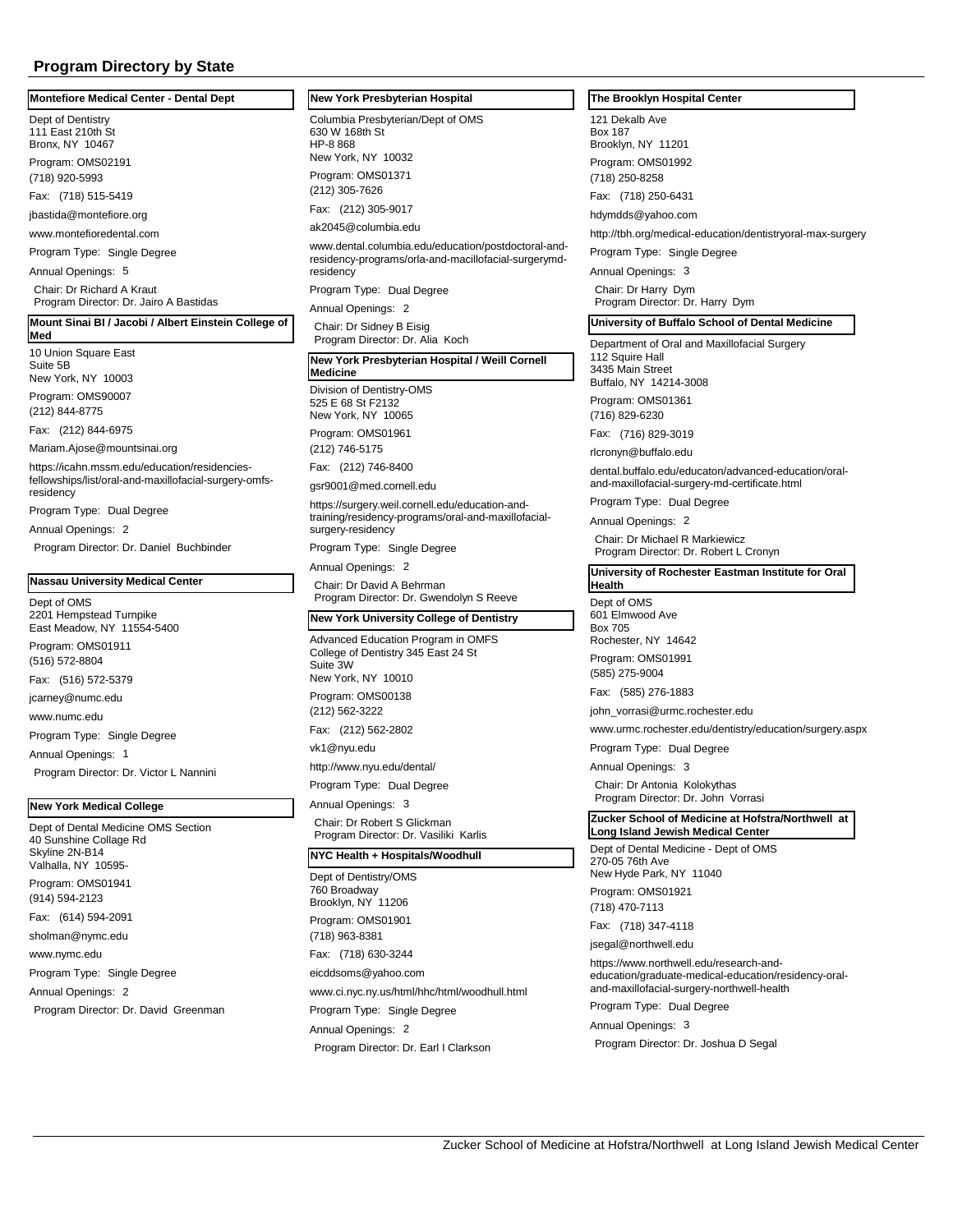# **OHIO**

**Case Western Reserve Univ. School of Dental Medicine**

Dept of OMS School of Dental Medicine 2123 Abington Rd Rm DOA 53A Cleveland, OH 44106-4905

Program: OMS01401 (216) 368-3102

Fax: (216) 368-4338

faq@case.edu

www.case.edu

Program Type: Dual Degree

Annual Openings: 3

Chair: Dr Dale A Baur Program Director: Dr. Faisal A Quereshy

# **Ohio State University College of Dentistry**

College of Dentistry - Dept of OMS 305 W 12th Ave 2131 Postle Hall

Columbus, OH 43210-1267 Program: OMS01411

(614) 292-9731

Fax: (614) 292-9472

omfs-program@osu.edu

http://www.dent.ohio-state.edu

Program Type: Single Degree

Annual Openings: 2

Chair: Dr Peter E Larsen Program Director: Dr. Kelly Kennedy

#### **University of Cincinnati Medical Center**

Division of OMS 200 Albert Sabin Way ML0461 Office 2220 Cincinnati, OH 45267-0461

Program: OMS02011 (513) 584-2586

Fax: (513) 584-1125

michael.grau@uc.edu

http://surgery.uc.edu/oms/

Program Type: Single Degree

Annual Openings: 3

Chair: Dr Deepak G Krishnan Program Director: Dr. Michael J Grau

# **OKLAHOMA**

#### **University of Oklahoma College of Dentistry**

Dept of OMS 1201 N Stonewall Ave DCS206 Oklahoma City, OK 73117 Program: OMS01421 (405) 271-4441 Fax: (405) 271-1134 OU-OMS@ouhsc.edu http://dentistry.ouhsc.edu Program Type: Single Degree Annual Openings: 3 Chair: Dr Paul S Tiwana Program Director: Dr. Kevin S Smith **OREGON**

Dept of OMFS 2730 SW Moody Ave Mail Code SDOMS Portland, OR 97201-5042 Program: OMS01441 **Oregon Health and Science University School of Dentistry**  (503) 494-3259 Fax: (503) 494-0294 engelsta@ohsu.edu http://www.ohsu.edu/sod/admissions Program Type: Dual Degree Annual Openings: 2 Program Director: Dr. Mark Engelstad

# **PENNSYLVANIA**

# **Allegheny General Hospital**

Division of OMS 320 East North Ave 5th Fl Rm 563 Pittsburgh, PA 15212 Program: OMS02071 (412) 359-3334

Fax: (412) 359-8355

jennifer.facher@ahn.org

www.ahn.org/education/graduate-medicaleducation/residencies/oral-and-maxillofacial-surgeryresidency-program

Program Type: Single Degree

Annual Openings: 2 Chair: Dr Jospeh E Cillo, Jr Program Director: Dr. Jospeh E Cillo, Jr

#### **Geisinger Medical Center Dental Department**

Dept of Oral Medicine and Maxillofacial Surgery 100 North Academy Ave M C 13-36 Danville, PA 17822

Program: OMS90009 (570) 271-6355

Fax: (570) 271-5471

kagoverick@geisinger.edu

https://www.geisinger.edu/education/residenciesfellowships/residencies/oral-anmaxillofacial-surgeryresidency

Program Type: Single Degree

Annual Openings: 2

Program Director: Dr. Paul A Covello, -

#### **Temple University Hospital**

Temple Hospital Dept of OMS Commonwealth Campus 2301 Allegheny Ave Suite 206 Philadelphia, PA 19134-

Program: OMS02214 (267) 367-5011

Fax: (267) 367-5477

carol.martin@tuhs.temple.edu

www.templeomfs.com

Program Type: Single Degree

Annual Openings: 3

Chair: Dr Joseph P Mulligan Program Director: Dr. Paul D Deitrick

**Temple University The Maurice H. Kornberg School of Dentistry**

3223 N Broad St Philadelphia, PA 19140

Program: OMS90010

(215) 707-6294

Fax:

mhossaini@temple.edu

www.temple.edu/dentistery

Program Type: Dual Degree

Annual Openings: 1

Chair: Dr Mehran Hossaini Program Director: Dr. Mehran Hossaini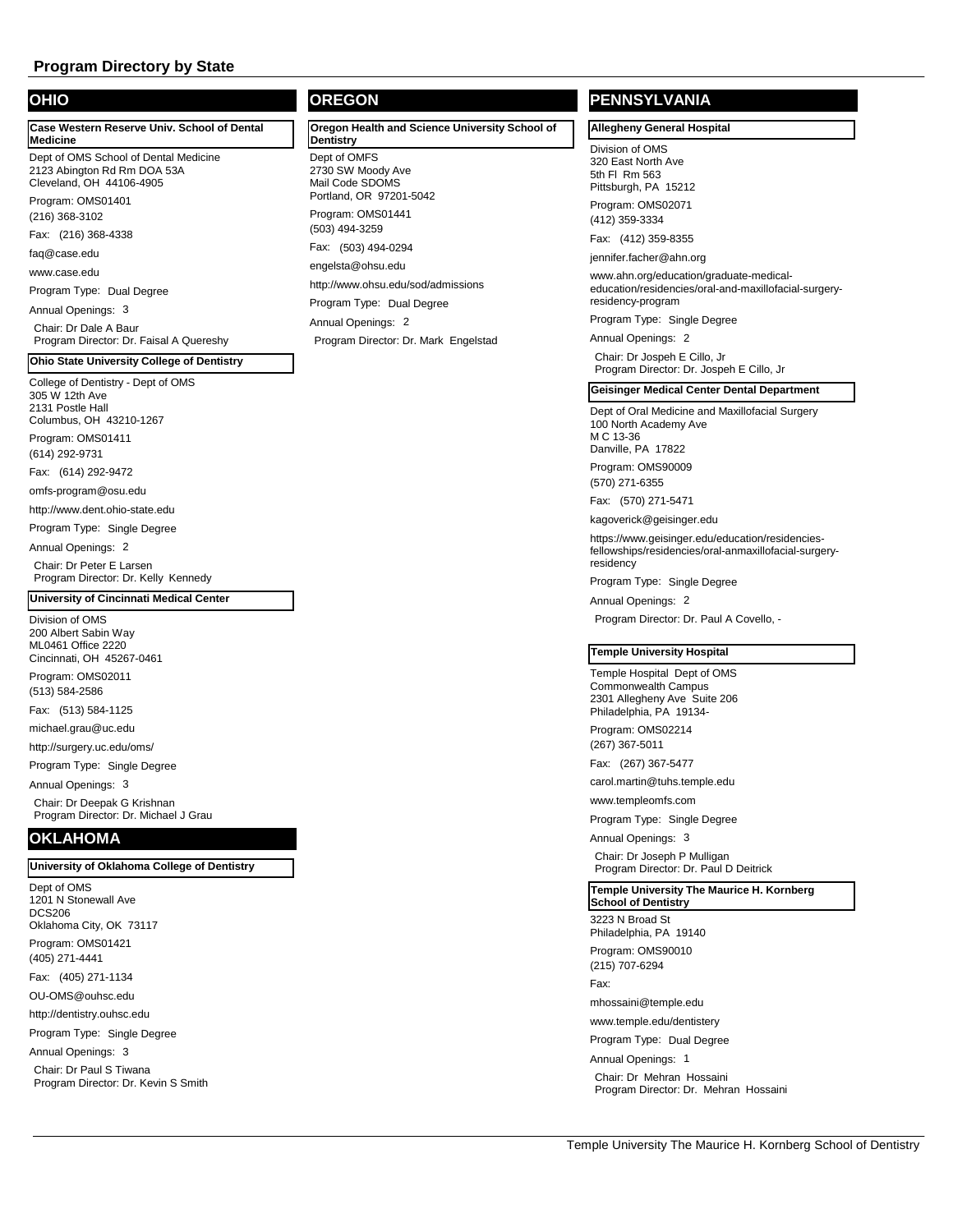#### **Thomas Jefferson University Hospital**

Dept of OMS

909 Walnut St Ste 300 Philadelphia, PA 19107-5211 Program: OMS02061

(215) 955-6215

Fax: (215) 923-9189

omf.surgery@mail.tju.edu

www.jeffersonhospital.org/omfs

Program Type: Single Degree

Annual Openings: 3

Chair: Dr Robert J Diecidue Program Director: Dr. Daniel Taub

#### **University of Pennsylvania School of Dental**

#### Dept of OMS **Medicine**

Perelman Center for Advanced Medicine 3400 Civic Center Blvd Philadelphia, PA 19104-4283 Program: OMS01461 (215) 662-3586

Fax: (215) 662-7445

helen.giannakopoulose@uphs.upenn.edu

http://www.dental.upenn.edu

Program Type: Dual Degree

Annual Openings: 4 Chair: Dr Anh D Le

Program Director: Dr. Helen Giannakopoulos

#### **University of Pittsburgh School of Dental Medicine**

Dept of OMS 203 Lothrop St Ste 214 Pittsburgh, PA 15213 Program: OMS02081

(412) 648-6801

Fax: (412) 648-6835

fordam@upmc.edu

http://www.dental.pitt.edu

Program Type: Dual Degree

Annual Openings: 3

Chair: Dr Larry L Cunningham, Jr. Program Director: Dr. Larry L Cunningham, Jr.

# **PUERTO RICO**

#### **University of Puerto Rico School of Dental Medicine**

School of Dental Medicine PO Box 365067 San Juan, PR 00936-5067

Program: OMS01481 (787) 758-2525

Fax: (787) 751-0858

lidia.guerrero@upr.edu

http://dental.rcm.upr.edu/

Program Type: Single Degree

Annual Openings: 3

Program Director: Dr. Lidia M Guerrero-Rodriguez

# **SOUTH CAROLINA**

**Medical University of South Carolina James B. Edwards College of Dental Medicine**

Dept of OMS 173 Ashley Ave BSB 453 MSC 507 Charleston, SC 29425 Program: OMS01491 (843) 792-6272 Fax: (843) 792-1280 lecholo@musc.edu http://www.musc.edu/dentistry/

Program Type: Single Degree Annual Openings: 3

Chair: Dr Martin Steed Program Director: Dr. Michael Kinon Lecholop

# **TENNESSEE**

**Meharry Medical College School of Dentistry**

1005 D B Todd Blvd Nashville, TN 37208-3599

Program: OMS90003 (615) 327-6370

Fax: (615) 327-6113

kperkins@mmc.edu

http://www.mmc.edu/education/dentistry/

Program Type: Single Degree

Annual Openings: 1 Chair: Dr Kimberley L Perkins-Davis Program Director: Dr. Kimberley L Perkins-Davis

#### **University of Tennessee College of Dentistry**

875 Union Ave Memphis, TN 38163

Program: OMS01501 (901) 448-6234

Fax: (901) 448-5480

jpledger@uthsc.edu

http://www.uthsc.edu/dentistry/grad/oms

Program Type: Single Degree

Annual Openings: 2 Chair: Dr Jimmy E Albright Program Director: Dr. James W Pledger

#### **University of Tennessee Medical Center - Knoxville**

#### Dept of OMS

1930 Alcoa Hwy Suite 335 Bldg A Knoxville, TN 37920 Program: OMS02111

(865) 305-9123

Fax: (865) 305-4501

tjthomas@utmck.edu

http://gsm.utmck.edu/oral\_surg/main.cfm

Program Type: Dual Degree

Annual Openings: 2 Chair: Dr Eric R Carlson Program Director: Dr. Jack E Gotcher, Jr.

# **Vanderbilt University Medical Center**

# Dept of OMS

1161 21st Ave S T-4323A Medical Center North Nashville, TN 37232-2596 Program: OMS02122

(615) 875-0779

Fax: (615) 936-5149

oms.residency@vumc.org

www.mc.vanderbilt.edu/surgery/oral

Program Type: Dual Degree

Annual Openings: 3 Chair: Dr Samuel J McKenna Program Director: Dr. Luis Vega